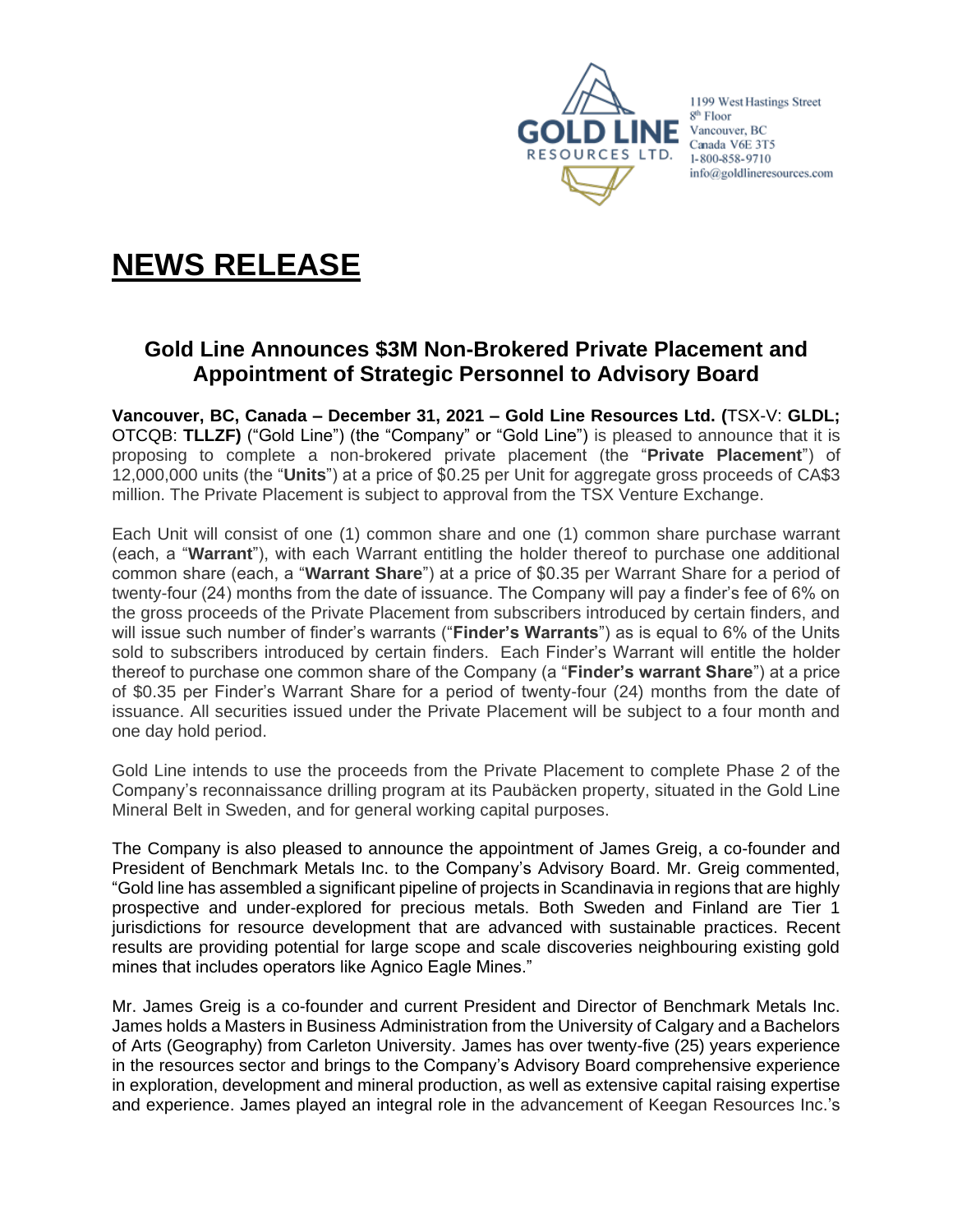(now Galiano Gold) 5 million ounce Esaase Gold Project in West Africa, and has held C-suite executive management and leadership roles with other resource sector engagements including the Hunter-Dickinson Group, Kennecott Canada, Breakwater Resources Ltd, McIntosh Engineering and Stantec Engineering.

More recently, James and his team successfully secured over CA\$90m for the advancement of Benchmark Metals' Lawyers Silver-Gold Project, located in Northern British Columbia, Canada.

#### **About Gold Line Resources Ltd.**

Gold Line is focused on advancing gold projects with significant exploration potential in prolific gold-producing regions of Sweden and Finland. Gold Line is working in one of the world's top mining jurisdictions and emerging exploration frontiers due to its strong mineral endowment, stable tenure, straightforward permitting, favourable tax regime and supportive geopolitical landscape.

Gold Line currently holds a prospective portfolio of five gold exploration projects in Sweden: one project is in the Skelleftea belt of north-central Sweden and four projects, including the Långtjärn property, are located within the Gold Line Mineral Belt of north-central Sweden. The projects are located on a 200-kilometre Proterozoic greenstone sedimentary belt that is host to multiple gold showings and deposits.

#### **ON BEHALF OF THE BOARD OF DIRECTORS OF GOLD LINE RESOURCES,**

Adam Cegielski CEO & Director

For further information:

Email: [investor@goldlineresources.com](mailto:investor@goldlineresources.com) Telephone: 1-800-858-9710

### **FOLLOW US:**

Website:<https://www.goldlineresources.com/> Facebook:<https://www.facebook.com/Gold-Line-Resources> Twitter: [https://twitter.com/GLDL\\_Resources](https://twitter.com/GLDL_Resources) Instagram: [https://www.instagram.com/gold\\_line\\_resources/](https://www.instagram.com/gold_line_resources/) LinkedIn: <https://www.linkedin.com/company/gold-line-resources-ltd>

*Neither the TSX Venture Exchange nor its Regulation Services Provider (as that term is defined in policies of the TSX Venture Exchange) accepts responsibility for the adequacy or accuracy of this release.*

#### *Cautionary Note Regarding Forward-Looking Statements*

This news release contains statements that constitute "forward-looking statements." Such forward looking statements involve known and unknown risks, uncertainties and other factors that may cause Gold Line's actual results, performance or achievements, or developments to differ materially from the anticipated results, performance or achievements expressed or implied by